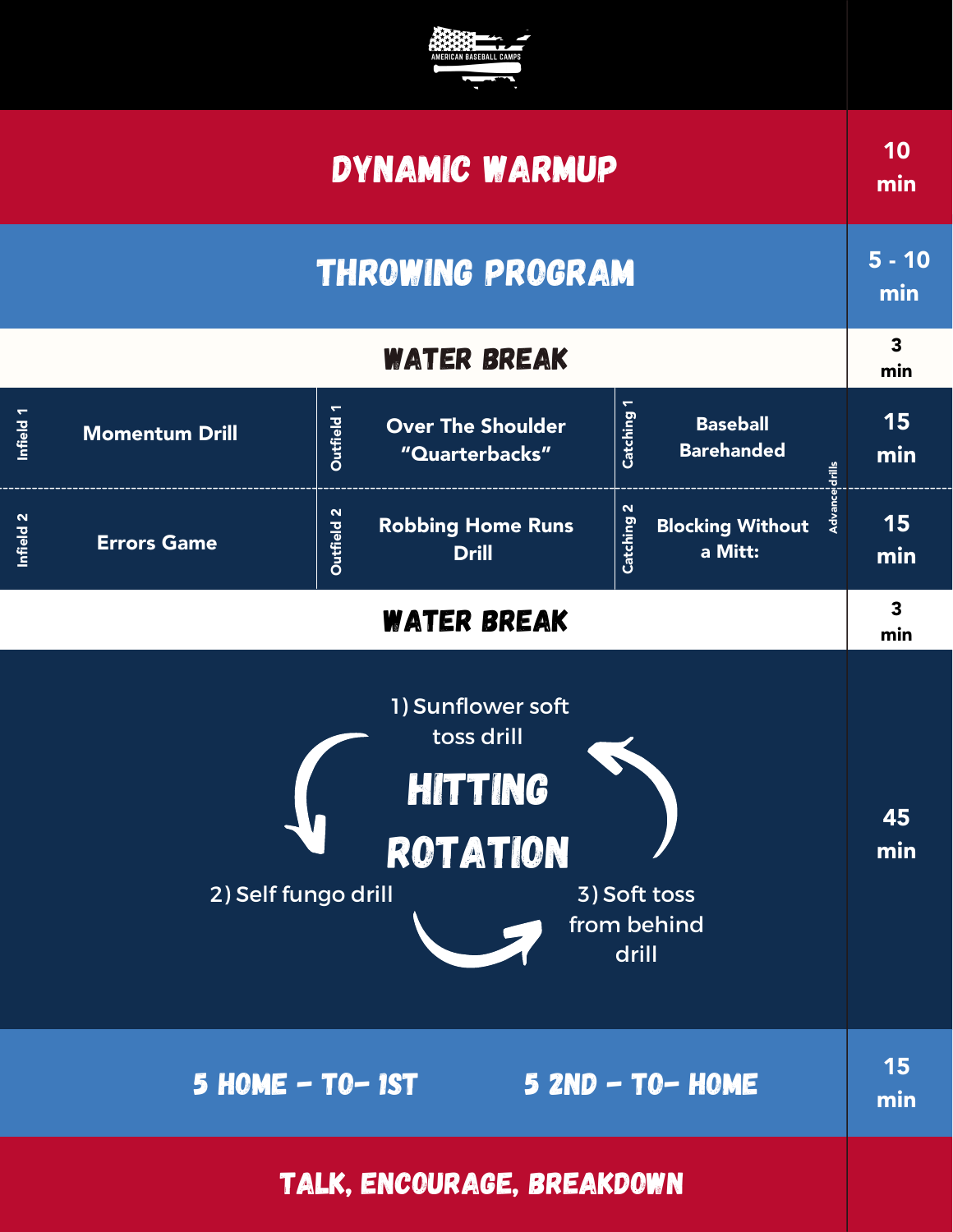# The Dynamic Warmup | 10 Min

**About ten years ago sports scientists realized** that there is a more efficient way to warm-up than to just static stretch and count to ten. It is recommended to run kids through a "dynamic warmup" before practice and that "static stretch," that you may be familiar with, after practice. Here's a quick example of a good dynamic warmup, it works best in two lines starting on the outfield foul line:

- jog 45 feet, jog back
- shuffle 45 feet, shuffle back
- karaoke 45 feet, karaoke back
- high knees 45 feet, high knees back
- butt kicks 45 feet, butt kicks back
- walking quad stretch 45 feet, walking quad stretch back
- leg swings 45 feet, leg swings back
- skipping leg swings 45 feet, skipping leg swings back
- lunges, side lunges 45 feet, jog back
- sprint 45 feet, sprint back

## **Upper Body Stretch:**

- small arm circles forward, big arm circles forward
- small arm circles backwards, big arm circles backwards
- shoulder stretch across
- tricep stretch
- arm swings high to behind you (bicep stretch)
- rotator cuff stretch on the ground (lay on your throwing arm side put arm at 90 degree angle and push hand down towards the ground).

Throwing Program | 5 - 10 min

### **Feet Facing Partner, Finishes (5-15 feet)**

I like to hold my glove hand up and put my throwing elbow on my glove, then we just extend our arm and flick the ball with backspin. This is the very end of the throw and we start with it to get our wrist warmed up and to emphasize finishing our throws from the beginning.

### **Feet Facing Partner, Get To Power Position Then Throw (10 feet 5-12u) (15 feet 12-18u)**

#### <https://youtu.be/SlkZJMvtwV0>

The video shows a guy on his knee we recommend doing yours standing with feet facing the target.

### **Feet Perpendicular to Partner, Lean Back and Throw (20 feet 11 & Under) (30 feet 12-18u)**

For this we fix our feet and widen them out a bit perpendicular to our target. Sort of like the step back drill in hitting we lean back into our back leg and bring the weight back to the middle as we throw.

### **Feet Facing the Opposite Way, Rotate and Throw (20 feet 11 & Under) (30 feet 12-18u)**

This is about developing extra rotation and torque as we warm up our hips, hip flexors, and low back.

### **Walk Into Your Throw (45 feet 11 & Under) (60 feet 12-18u)**

Hit him in the chest, maintain that backspin

### **Shuffle and Throw (60 feet 11 & Under) (90 feet 12-18u)**

### **Shuffle and Throw (60-90 feet 11 & Under) (90-120 feet 12-18u)**

A lot of times we start to mix in "long hops" at these positions Outfielders should field this like a do or die play into their crow hop: https://www.youtube.com/watch?v=pFtwsh5YX\_I

### **Shuffle and Throw (Max Distance 11 & Under) (150 feet 12-18u)**

#### **Long Toss Sequence (12-18u Only)**

This is when we continue to work back to (hopefully) 300 feet depending on our arm strength and how in shape our arm is. Just like in stretching and warming up, we don't want to over do it if we aren't ready. Ease into throwing long distances each season, my coaches always said it takes at least a full month of throwing every day to get the arm fully in shape.

### **Work Back In**

This is when we work back toward our partner and we start our pull downs https://www.youtube.com/watch?v=2agC6NeYNUM

## **Quick Catch**

This is at about 30 feet and we want to quickly transfer, move our feet and hit our target in the chest quickly. Infielders try to not "catch" the ball like normal, rather, just let the ball hit the palm of your glove and transfer. We try not to catch the ball in our web when playing quick catch.

### **Cool Down**

It's important to cool down after every intense exercise, so make a few throws nice and easy at about 30 feet to get some blood flow back into the shoulder and elbow.